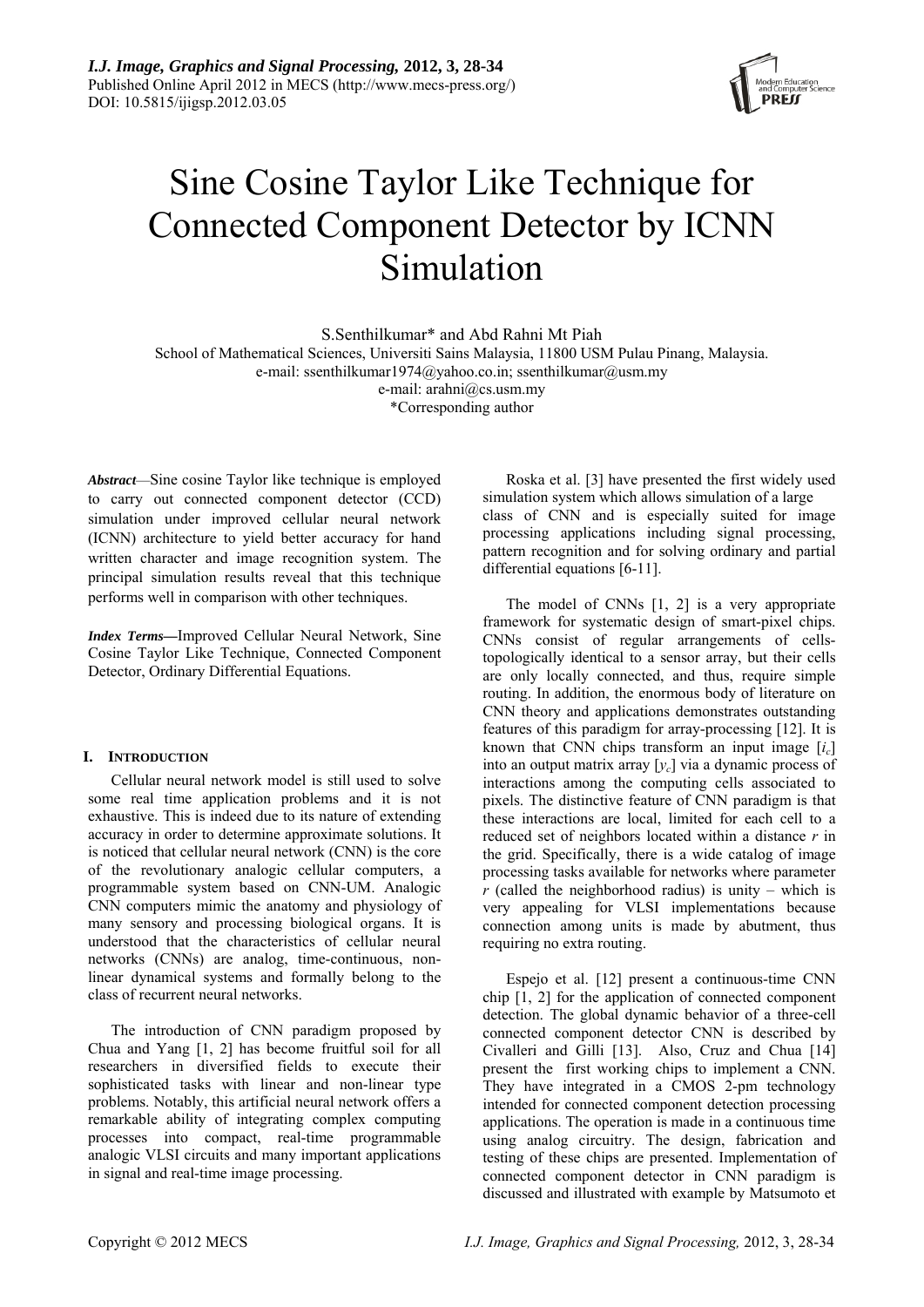al. [15, 16]. Chen et al. [17] discuss in detail about image-processing algorithms realized by discrete-time cellular neural networks and their circuit implementations.

Feng et al. [18] propose a new automatic nucleated cell method with improved cellular neural networks and prove its efficiency. They also prove that the running speed is comparatively high due to the easy hardware implementation and high speed of CNN. Harrer et al. [7] discuss about three popular single step algorithms for solving system of nonlinear differential equations of cellular neural networks. Typical behavior of these algorithms is also described, where simulation examples are given, and their relative advantages and disadvantages discussed. Using the existing RK-Butcher fifth order method, the problem of connected component detector CNN simulation has been addressed by Murugesh and Murugesan [19]. A detailed illustration related to LTE, GTE and error estimates and control for fourth order and four stage RK numerical algorithms are eventually reported by Senthilkumar [20] in addition to real time application problem. A new fourth order embedded RKAHeM(4, 4) method and algorithm based on Runge-Kutta arithmetic Heronian mean with error control is proposed by Ponalagusamy and Senthilkumar [21, 22] to solve real time application problems in image processing under CNN environment efficiently.

Ahmad and Yaacob [23-25] introduce sin-cos-Taylor-like technique to solve stiff ordinary differential equations and prove that the results obtained are better than other techniques. They also pointed out that the technique requires extra work to evaluate a number of differentiations of the function involved. Their result shows smaller errors compared to results from the explicit classical fourth-order Runge-Kutta (RK4) which is of order 6 [23]. Runge-Kutta (RK) techniques have became very popular and efficient for computational purpose [26-29] and many real-time problems. Burrage and Petzold [30] illustrate order reduction for RK methods applied to differential-algebraic systems and stiff systems of ODEs. In particular, the RK algorithms are used to solve differential equations efficiently, i.e. equivalent to approximate exact solutions by matching *'n'* terms of the Taylor series expansion. The RK-Butcher algorithm has been introduced by Bader [31, 32] to find truncation error estimates and intrinsic accuracies and early detection of stiffness in coupled differential equations that arises in theoretical chemistry. Oliveria [33] introduces the new popular RK-Gill algorithm to evaluate effectiveness factor of immobilized enzymes.

In this paper, the connected component detector under ICNN model with sine cosine Taylor like technique is executed and compared to the explicit Euler, RK-Gill, RK-classical fourth order. It is pertinent to note that a different treatment has been carried out using explicit sine cosine Taylor like technique to solve connected component detector via ICNN simulation

which is a combination of polynomial and an exponential function. The rest of the paper is organized as follows: a brief outline on improved CNN model is given in section 2. Section 3 deals with different numerical integration techniques. Section 4 discusses the bifurcation behavior of connected component detector for ICNN simulation with its corresponding simulation results with a conclusion presented in section 5.

# **II. STRUCTURE AND FUNCTIONS OF IMPROVED CELLULAR NEURAL NETWORK**

A processing is governed by a set of nonlinear differential equations, one per cell. The architecture of standard  $M \times N$  CNN [1, 2] is composed of cells  $C(i, j)$ where  $1 \le i \le M$ ;  $1 \le j \le N$ .  $M \times N$  can be understood to be the dimension of a digital image *P* to be processed. The dynamics of each cell is given via the following equation:

$$
c\frac{dx_{ij}(t)}{dt} = \frac{-1}{R}x_{ij} + \sum_{k,l \in S_{i,j}(r)} a_{k,l}y_{i+k,j+1} + \sum_{k,l \in S_{i,j}(r)} b_{k,l}u_{i+k,j+1} + z_{i,j}
$$

$$
=\frac{-1}{R}x_{ij} + \sum_{k=-r}^{r} \sum_{l=-r}^{r} a_{k,l} y_{i+k,j+1} + \sum_{k=-r}^{r} \sum_{l=-r}^{r} b_{k,l} u_{i+k,j+1} + z_{i,j}
$$
\n(1)

where  $x_{i,j}$ ,  $y_{i,j}$ ,  $u_{i,j}$  and  $z_{i,j}$  represent the state, output, input, and threshold variables, respectively.  $S_{i,j}(r)$  is the sphere of influence with radius *r*.  $a_{k,l}$  and  $b_{k,l}$  are elements of the *A* template (feedback template) and *B* template (feedforward template), respectively. The output  $y_{i,j}$  is piecewise linear function. *c* and *R* determine recall time. The constraint / conditions are given by

$$
\left|x_{i,j}(0)\right| \le 1, \left|u_{i,j}\right| \le 1 \text{ where } c > 0 \text{ and } R > 0.
$$

By taking c and *R* to be at 1, lead to the output function to be defined as

$$
y_{i,j} = f(x_{i,j}) = \begin{cases} 1 & x_{i,j} \ge T^* \\ x_{i,j} & |x_{i,j}| < T^* \\ -1 & x_{i,j} \le -T^* \end{cases}
$$
 (2)

$$
T^* = \sum_{i=1}^{M} \sum_{j=1}^{N} P(i, j) / (MN)
$$
 (3)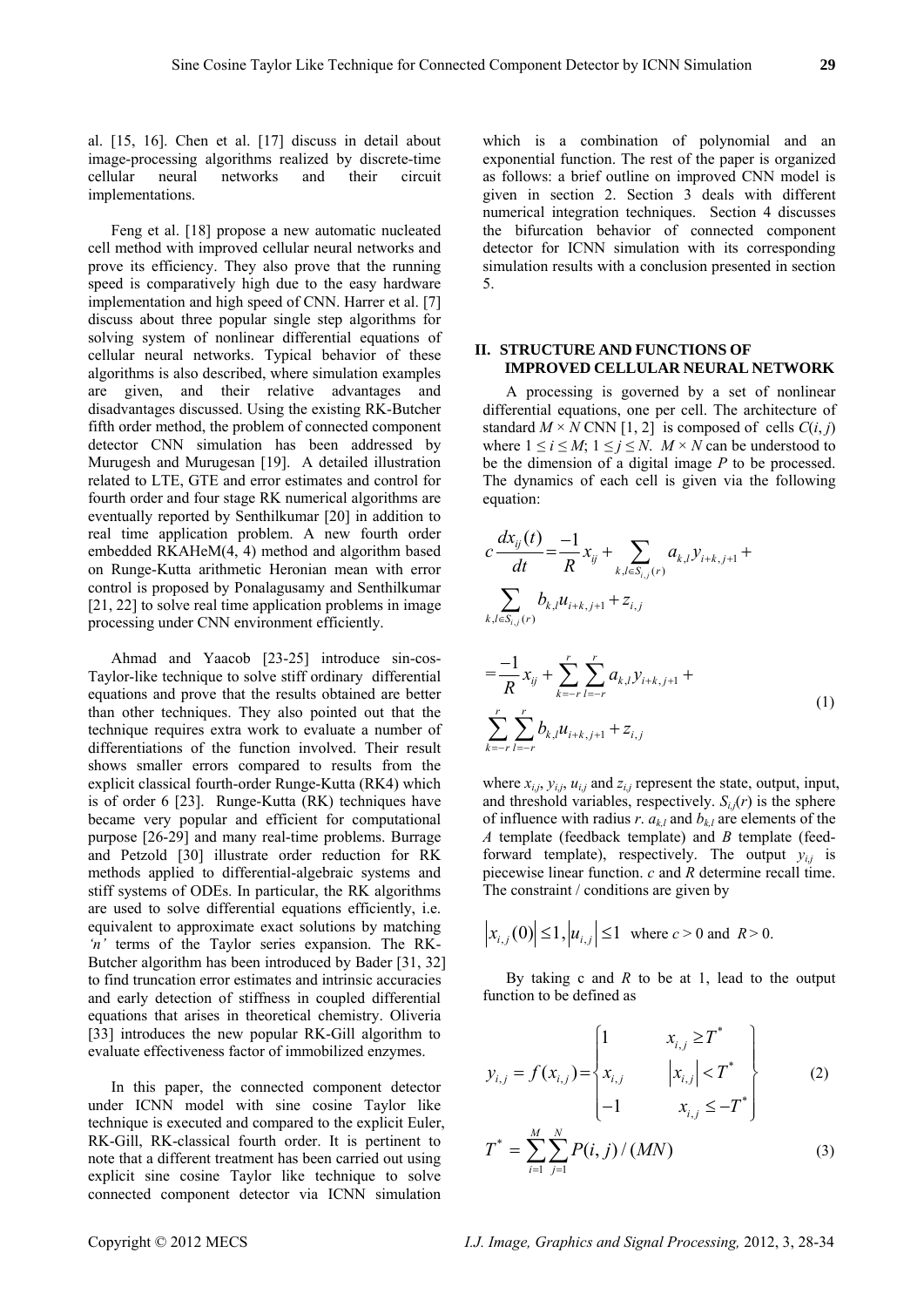where  $P(i,j)$  denotes the unitary grayscale of the pixel  $(i,j)$  in the input image *P*.  $M \times N$  is understood to be the dimension of the digital image *P*. It is obvious that the range of *T*\* is (0,1).

# **III. NUMERICAL INTEGRATION TECHNIQUES**

The ICNN is described by a system of nonlinear differential equations. It is necessary to discretize the differential equation to perform behavioral simulation. For computational purpose, a normalized time differential equation describing CNN is used by Nossek et al. [8].

$$
f'(x(n\tau)) = \frac{dx_{ij}(n\tau)}{dt} = -x_{ij}(n\tau) +
$$
  

$$
\sum_{k=-r}^{r} \sum_{l=-r}^{r} a_{k,l} y_{i+k,j+1} + \sum_{k=-r}^{r} \sum_{l=-r}^{r} b_{k,l} u_{i+k,j+1} + z_{i,j}
$$
  

$$
y_{ij}(n\tau) = \frac{1}{2} \Big[ x_{ij}(n\tau) + 1 \Big| - |x_{ij}(n\tau) - 1| \Big],
$$
 (5)

where  $\tau$  is the normalized time. To solve initial value problem, well established single step techniques of numerical integration techniques are used [7]. These techniques can be derived using the definition of the definite integral,

$$
x_{ij}((n+1)\tau) - x_{ij}(n\tau)) = \int_{\tau_n}^{\tau_{n+1}} f'(x(n\tau))d(n\tau) \quad (6)
$$

Explicit Euler, improved Euler predictor-corrector and fourth order (quartic) Runge-Kutta are the most widely used single step algorithm in CNN behavioral raster simulation. These techniques vary in the way they evaluate the integral presented in [7].

# *A.* EXPLICIT EULER METHOD

Euler's technique is the simplest of all algorithms to solve ordinary differential equations. It is an explicit formula which uses Taylor series expansion to calculate an approximation,

$$
x_{ij}((n+1)\tau) = x_{ij}(n\tau) + \tau f'(x(n\tau))
$$
\n(7)

# *B.* RK-GILL TECHNIQUE

The RK-Gill technique discussed by Oliveria [33] is an explicit technique which requires the computations of four derivatives per time step. The increase of the state variable  $x_{ij}$  is stored in the constant  $k_1^{ij}$ . This result is used in the next iteration to evaluate  $k_2^{ij}$ . The same process is repeated to obtain  $k_3^{ij}$  and  $k_4^{ij}$ .

$$
k_1^{ij} = f'(x_{ij}(n\tau))
$$
\n
$$
k_2^{ij} = f'(x_{ij}(n\tau) + \frac{1}{2}k_1^{ij})
$$
\n
$$
k_3^{ij} = f'(x_{ij}(n\tau) + (\frac{1}{\sqrt{2}} - \frac{1}{2})k_1^{ij}) + (1 - \frac{1}{\sqrt{2}})k_2^{ij})
$$
\n
$$
k_4^{ij} = f'(x_{ij}(n\tau) - \frac{1}{\sqrt{2}}k_2^{ij} + (1 + \frac{1}{\sqrt{2}})k_3^{ij}).
$$
\n(8)

Hence, the final iteration is a weighted sum of the four calculated derivates per time step given by

$$
x_{ij}((n+1)\tau) = x_{ij}(n\tau) +
$$
  
\n
$$
\frac{1}{6}[k_1^{ij} + (2-\sqrt{2})k_2^{ij} + (2+\sqrt{2})k_3^{ij} + k_4^{ij}].
$$
\n(9)

### *C.* RK-CLASSICAL FOURTH ORDER METHOD

The RK-classical fourth order method is an explicit method which requires the computation of four derivatives per time step. The increase of the state variable  $x_{ij}$  is stored in the constant  $k_1^{ij}$ . This result is used in the next iteration to evaluate  $k_2^{ij}$  and the process is repeated to obtain  $k_3^{ij}$  and  $k_4^{ij}$ .

$$
k_1^{ij} = \mathcal{F}'(x_{ij}(n\tau))
$$
  
\n
$$
k_2^{ij} = \mathcal{F}'(x_{ij}(n\tau) + \frac{1}{2}k_1^{ij})
$$
  
\n
$$
k_3^{ij} = \mathcal{F}'(x_{ij}(n\tau)) + \frac{1}{2}k_2^{ij}
$$
  
\n
$$
k_4^{ij} = \mathcal{F}'(x_{ij}(n\tau)) + k_3^{ij}
$$
\n(10)

Thus, the final iteration is a weighted sum of the four calculated derivatives per time step which is given by

$$
x_{ij}((n+1)\tau) = x_{ij}(n\tau) +
$$
  
 
$$
[(k_1^{ij} + 2k_2^{ij} + 2k_3^{ij} + k_4^{ij})/6]
$$
 (11)

where  $f(.)$  is computed as in equation (2).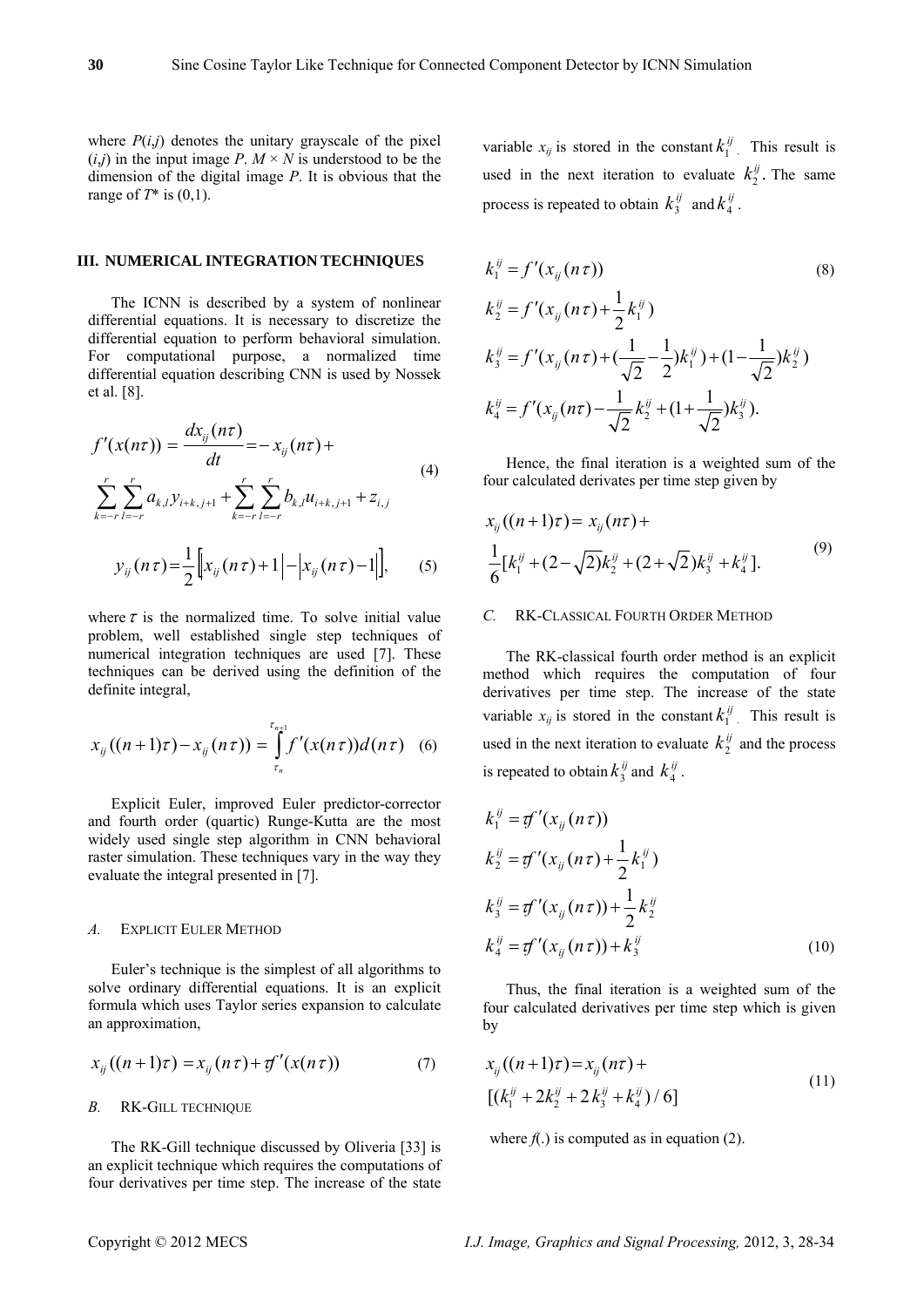#### *D.* SINE COSINE TAYLOR LIKE TECHNIQUE

Ahmad and Yaacob [23-25] discuss explicit one step technique using the composition of a polynomial and an exponential function.

$$
y_{n+1} = y_n + h(f_n + h(\frac{f_n^1}{2} + h(\frac{f_n^2}{2} + h(\frac{f_n^3}{24} + h\frac{f_n^4}{120})))) +
$$
  

$$
\frac{f_n^5(\sin(z_n h) + \cos z_n h)}{z_n^6}
$$
  

$$
(\exp z_n h) - 1 - h z_n (1 + h z_n (\frac{1}{2} + h z_n (\frac{1}{24} + \frac{z_n h}{120}))))
$$
 (12)

#### **IV. EXPERIMENT SIMULATION AND RESULT ANALYSIS**

# *A.* SIMULATION BEHAVIOR OF CONNECTED COMPONENT DETECTOR VIA ICNN

It is important to point out that the statement of the problem is to yield accurate hand written characters and images; a statement of the approach towards solving the problem is under improved CNN architecture and the most important simulation results are demonstrated through graphical outputs. CCD is one of the application in data compression, image processing, pattern recognition, and in many other important features of traction process discussed by Matsumoto et al. [15, 16]. The CCD is selected for simulation due to state variables which frequently change their sign during transient time and it is referred as a "worst case network" from observer's point of ringing of variables. Figure 1(a) shows a character recognition system of CCD with initial pattern behavior and cloning templates given in Figure 1(b).



Figure 1(a). A character recognition system



# Figure 1(b). Initial pattern and cloning templates

Figure 2 demonstrates transient state variables of cell 6 obtained by various numerical integration techniques. The reference function is constructed by employing sine cosine Taylor like technique with a much smaller step size ( $\Delta t_{\text{ref}}$  = 0.0001). The larger error term of an Euler technique occurs due to "run after characteristic". The zero crossings are shifted to the right and extreme values are larger than the ones in the original system. RK-Gill algorithm reduces extreme values and sine cosine Taylor like technique approximates the state variable best due to its computational effort. If a step size  $(\Delta t)$  value exceeds 1.521 then the modified Euler technique becomes unstable and the state variable starts to oscillate. To speed up simulations, it is essential to know the maximum step size of all the algorithms.



Figure 2. Simulation results for  $\Delta t = 1$  from t = 0 to t = 20.0

For very large step size, the system starts to converge but the transient behavior of the state variable is approximated roughly. If the computing time is compared significantly then the performance of an algorithm depends on the computational effort for a single time step as well as on the maximum step size, which still leads to convergence. It is easy to compare the necessary time for a single iteration step divided by the maximum step size.

Euler / modified Euler algorithm fallout in the shortest simulation time and it is useful for simulations where high accuracy of the transient of the state variables is not obtained. This is specifically valid for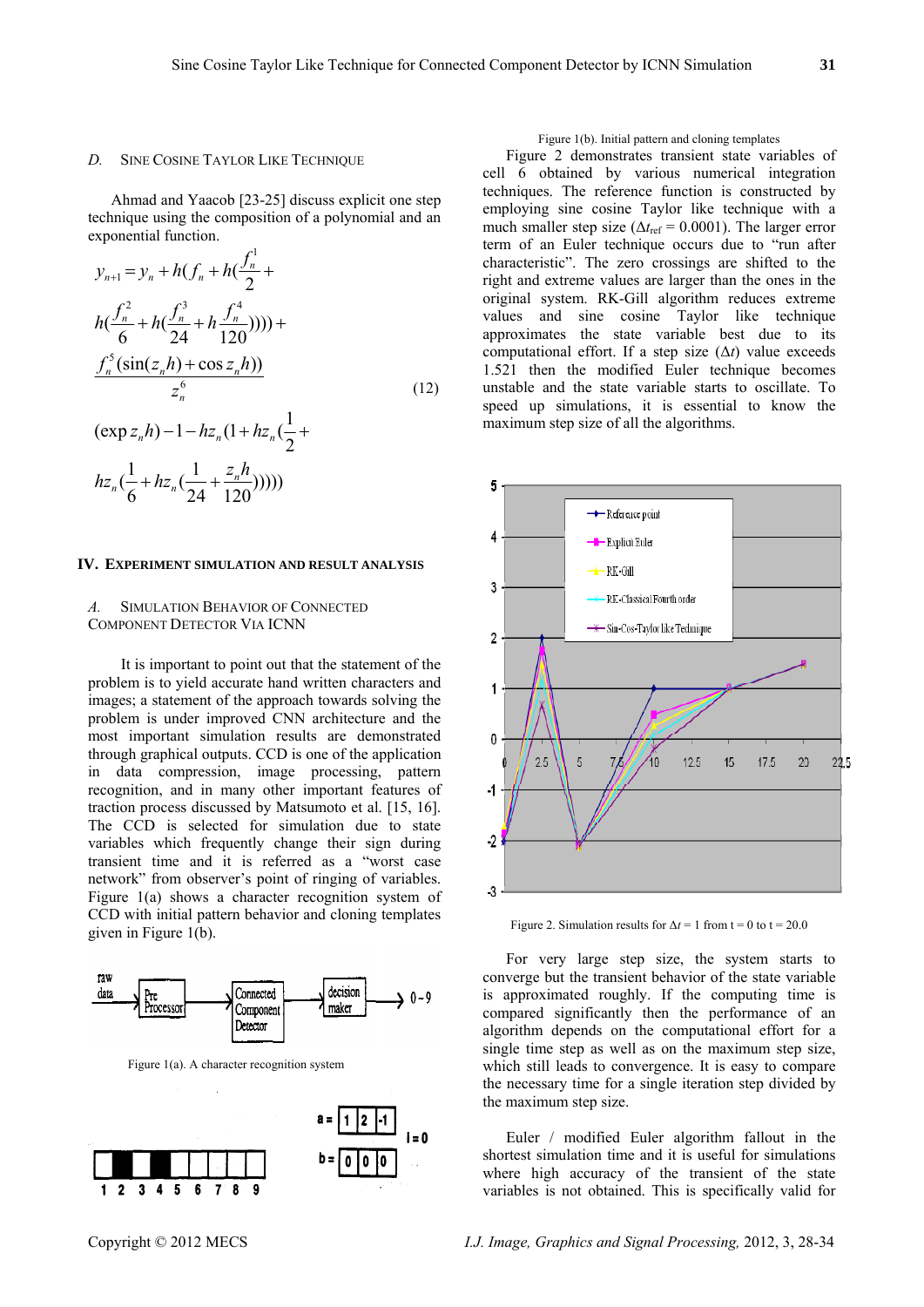templates where correct dynamics behavior depends primarily on the sign of derivatives and their values.

Finally, accuracy of the algorithm as a function of the step size is shown in Figure 3, where error term *ε* is defined as maximum deviation of state variable  $x_{ij}$  from its reference function  $\hat{x}^{ij}$ ,

$$
\varepsilon^{ij} = \max_{k} \left| x^{ij}(t_k) - \hat{x}^{ij}(t_k) \right|.
$$

Figure 4 illustrates the modified Euler algorithm which is unsuitable for low value of *ε*. The error function increases severely even for a relative small step size. Sine cosine Taylor like technique yields accuracy over a large range of step size, but the error term grows when a "threshold" is exceeded. Non-monotonic behavior of  $\varepsilon$  is caused by shifting the timing instances at which the state variables are evaluated. So, worst case time instances occur and achieve a locally smaller *ε* when the step size is increased.







Figure 4. Bifurcation point vs step size

# *B.* BIFURCATION BEHAVIOR OF CONNECTED COMPONENT DETECTOR BY ICNN

A selected dependent parameter and the simulated system near a bifurcation value is discussed in [10]. Let us consider the template and initial pattern, where the output of cell 3 is white for current  $i = -3$  and black for current  $i = -2$ . In between bifurcation value is determined by interval nesting in a number of simulations. The outputs in Figure 4 show bifurcation point versus step size. The accuracy of *i* is within 0.0001 caused by large error term of modified Euler technique resulting in an erroneous bifurcation value. If the step size is large, the proposed sine cosine Taylor like technique yields better result. Figure 5 shows cloning template, initial pattern and output patterns.



Figure 5. Cloning template, initial pattern and output patterns

# **V. CONCLUSION**

This paper sheds some light on different numerical integration algorithms on connected component detector simulation under improved cellular neural network paradigm to enhance accuracy of hand-written character and image recognition system.

It is noticed from simulation that there is a trade-off between speed and accuracy of numerical integration techniques. Thus, it is useful to implement different algorithms under improved cellular neural network CCD simulator. Sometimes, lower order algorithms are preferred for very fast tool when correct final state is of importance. But in contrast, the unusual good convergence feature of this algorithm can be explained by the fact that the desired behavior of ICNN depends primarily on qualitative dynamics of state variables. If the end user is interested in transient of state variables, the sine cosine Taylor like technique is more suitable, since the chosen step size of 0.5 gives a good transient behaviour.

#### **ACKNOWLEDGMENT**

The first author would like to extend his sincere gratitude to Universiti Sains Malaysia for supporting this work under its post-doctoral fellowship scheme. Much of this work was carried out during his stay at Universiti Sains Malaysia between April 2011 and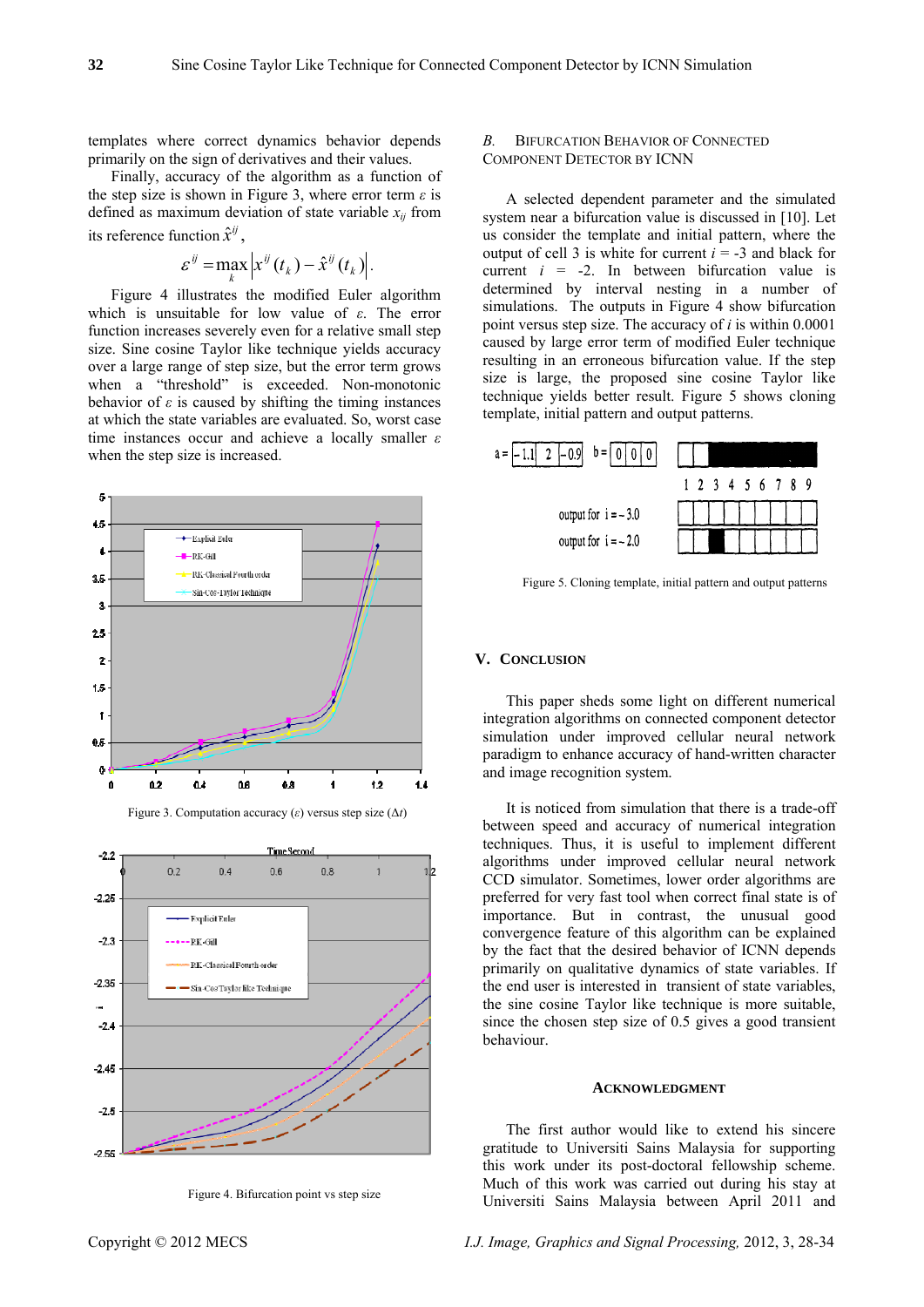March 2012. He wishes to acknowledge Universiti Sains Malaysia's financial support.

## **REFERENCES**

[1] Chua, L.O., Yang, L.: "Cellular Neural Networks: Theory", IEEE Transactions on Circuits and Systems, Vol. 35, pp. 1257-1272, 1988.

[2] Chua, L.O., Yang, L.: "Cellular Neural Networks: Applications", IEEE Transactions on Circuits and Systems, Vol. 35, pp. 1273-1290, 1988.

[3] Roska et al.: CNNM Users Guide, Version 5.3x, Budapest, Hungary, 1994.

[4] Roska, T., K´ek, L.: Analogic CNN Program Library; Version 6.1, Budapest, Hungary, 1994.

[5] Roska, T., Nossek, J. (ed.): "Special Issue on Cellular Neural Networks". IEEE Trans. Circuits and Systems I and II, Vol. 40, 1993.

[6] Roska, T.: CNN Software Library, Hungarian Academy of Sciences, Analogical and Neural Computing Laboratory, 2000[Online].Available: http://lab.analogic.sztaki.hu/ Candy/csl.html, 1.1

[7] Harrer, H., Schuler, A., Amelunxen,

E.: " Comparison of different numerical integration methods for simulating cellular neural networks", IEEE International Workshop on Cellular Neural Networks and their Applications, pp. 151-159, 1990.

[8]. Nossek, J.A., Seiler, G., Roska, T., Chua, L.O.: "Cellular Neural Networks: Theory and Circuit Design" , International Journal of Circuit Theory and Applications, Vol. 20, pp. 533-553, 1992.

[9] Chua, L.O., Roska, T.: "The CNN Universal Machine Part 1: The Architecture", in Int. Workshop on Cellular Neural Networks and their Applications (CNNA), pp. 1-10, 1992.

[10] Seiler, G.: "A Cascade of Bifurcation in a Family of Cellular Neural Networks", Report TUM-LNS-TR-90-5, Technical University of Munich, Archisstr, 21, D-800, Munich,Vol. 20, pp. 533–553, 1990.

[11] Gonzalez, R.C., Woods, R.E., Eddin, S.L.: Digital Image Processing using MATLAB, Pearson Education Asia, Upper Saddle River, N.J, 2009.

[12] Espejo, S., Domínguez-Castro, R., Carmona, R., Rodríguez-Vázquez, A.: "A Continuous Time Cellular Neural Network Chip for Direction Selectable connected Component Detection with Optical Image Acquisition", Fourth International Conference on Microelectronics for Neural Networks and Fuzzy Systems (MICRONEURO'94), pp. 383-391, Turin, Italy, September 1994.

[13] Civalleri, P.P, Gilli, M.: "Global Dynamic Behaviour of a Three-Cell Connected Component Detector CNN", International Journal of Circuit Theory and Applications, Volume 23, Issue 2, pp. 117–135, March/April 1995.

[14] Cruz, J.M., Chua, L.O.: "A CNN Chip for Connected Component Detection", lEEE Transactions on Circuits and Systems, Vol. 38, No. 7, JULY 1991, pp. 812-817.

[15] Matsumoto, T., Yokohama, T., Suzuki, H., Furukawa, R.: "Several Image Processing Examples by CNN", Proc. IEEE International Workshop on Cellular Neural Networks and their Applications, Budapest, Hungary, pp. 100-111, 1990.

[16] Matsumoto, T., Chua, L.O. and Suzuki, H.: "CNN Cloning Template Connected Component Detector:", IEEE Transactions on Circuits and Systems, Vol. 37, No. 5, pp. 633–635, 1990.

[17] Chen, H.C., Hung, Y.C., Chen, C.K., Liao, T.L., Chen, C.K.: "Image-Processing Algorithms Realized by Discrete-Time Cellular Neural Networks and Their Circuit Implementations", Chaos, Solutions & Fractals, Vol. 29, pp. 1100-1108, 2006.

[18] Feng, Q., Yu, S., Wang, H.: "A New Automatic Nucleated Cell Counting Method with Improved Cellular Neural Networks", (ICNN), IEEE 2006 10th International Workshop on Cellular Neural Networks and Their Applications, pp.1-4, 2006.

[19] Murugesh, V., Murugesan, K.: "Simulation of Cellular Neural Networks Using RK-Butcher Algorithm", International Journal of Management Systems, Vol. 21, pp. 64-78, 2005.

[20] Senthilkumar, S.: "New Embedded Runge-Kutta Fourth Order Four Stage Algorithms for Raster and Time-Multiplexing Cellular Neural Networks Simulation", Ph.D. Thesis, Department of Mathematics, National Institute of Technology [REC], Tiruchirappalli, Tamilnadu, INDIA, 2009.

[21] Ponalagusamy, R., Senthilkumar, S.: "A New Fourth Order Embedded RKAHeM(4,4) Method with Error Control for Multilayer Raster Cellular Neural Network", Signal Image Video Processing, Vol. 3, pp. 1-11, 2009.

[22] Ponalagusamy, R., Senthilkumar, S.: "Investigation on Time-Multiplexing Cellular Neural Network Simulation by RKAHeM(4,4)Technique", International Journal of Advanced Intelligence Paradigm , Vol. 3, pp. 43 - 66, 2011.

[23] Ahmad, R., Yaacob, N.: "Sin-Cos-Taylor-Like Method for Solving Stiff Ordinary Differential Equations", Journal of Fundamental Sciences, pp. 34-43, 2005.

[24] Ahmad, R., Yaacob, N.: "Explicit Taylor-Like Method for Solving Stiff Differential Equations", Technical Report LT/M Bil.3/2004, 2004.

[25] Ahmad, R., Yaacob, N.: "Explicit Sine-Taylor-Like Method for Solving Stiff Differential Equations",Technical Report LT/M Bil.8/2004, 2004.

[26] Butcher, J.C.: The Numerical Analysis of Ordinary Differential Equations, John Wiley & Sons, U.K, 2003.

[27] Butcher, J.C.: "On Runge Processes of Higher Order", Journal of Australian Mathematical Society, Vol. 4. pp. 179, 1964.

[28] Butcher, J.C.: "The Numerical Analysis of Ordinary Differential Equations: Runge-Kutta and General Linear Methods", John Wiley & Sons, U.K, 1987.